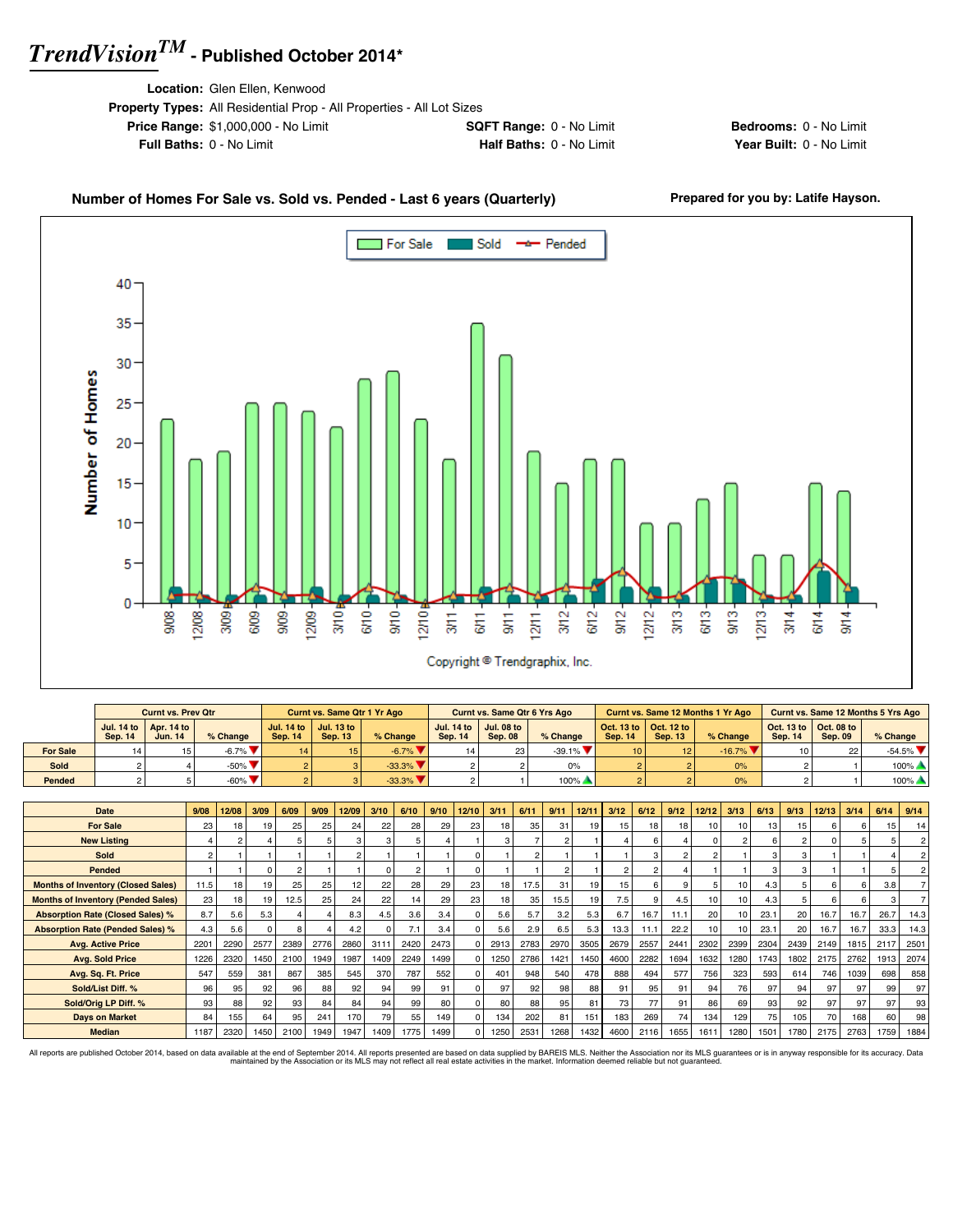**Location:** Glen Ellen, Kenwood

| <b>Property Types:</b> All Residential Prop - All Properties - All Lot Sizes |                                 |
|------------------------------------------------------------------------------|---------------------------------|
| <b>Price Range: \$1,000,000 - No Limit</b>                                   | <b>SQFT Range: 0 - No Limit</b> |
| <b>Full Baths: 0 - No Limit</b>                                              | Half Baths: 0 - No Limit        |

**Bedrooms:** 0 - No Limit **Year Built: 0 - No Limit** 

#### Average Price per SQFT - Last 6 years (Quarterly) **Prepared for you by: Latife Hayson.** Avg Price per SQFT г 1200 1100 1000 Avg. Price per SQ. FT. 900 800 700 600 500 400 300 200 100 0  $3/10 6/10$  $rac{1}{25}$  $12/10 3/12 9/12 12/12 \frac{3}{5}$  $613 9/13 12/13 3/14 -$ 908  $12/08$ 3/09 6/09-9/09 12/09- $3/11$  $6/11$  $\frac{1}{3}$  $12/11 6/12$  $6/14 9/14$ Copyright <sup>@</sup> Trendgraphix, Inc.

|                                           |                                     | <b>Curnt vs. Prev Qtr</b>    |                |                |          |                                     |      | <b>Curnt vs. Same Qtr 1 Yr Ago</b>  |          |                |      |                                     | <b>Curnt vs. Same Qtr 6 Yrs Ago</b> |              |                |       |                              |                | <b>Curnt vs. Same 12 Months 1 Yr Ago</b> |               |                |      | Curnt vs. Same 12 Months 5 Yrs Ago |                              |      |          |                |
|-------------------------------------------|-------------------------------------|------------------------------|----------------|----------------|----------|-------------------------------------|------|-------------------------------------|----------|----------------|------|-------------------------------------|-------------------------------------|--------------|----------------|-------|------------------------------|----------------|------------------------------------------|---------------|----------------|------|------------------------------------|------------------------------|------|----------|----------------|
|                                           | <b>Jul. 14 to</b><br><b>Sep. 14</b> | <b>Apr. 14 to</b><br>Jun. 14 |                | % Change       |          | <b>Jul. 14 to</b><br><b>Sep. 14</b> |      | <b>Jul. 13 to</b><br><b>Sep. 13</b> |          | % Change       |      | <b>Jul. 14 to</b><br><b>Sep. 14</b> | <b>Jul. 08 to</b><br><b>Sep. 08</b> |              | % Change       |       | Oct. 13 to<br><b>Sep. 14</b> |                | Oct. 12 to<br><b>Sep. 13</b>             |               | % Change       |      | Oct. 13 to<br><b>Sep. 14</b>       | Oct. 08 to<br><b>Sep. 09</b> |      | % Change |                |
| Avg. Sq. Ft.<br>Price                     | 858                                 | 698                          |                | 22.9%          |          | 858                                 |      | 614                                 |          | 39.7%          |      | 858                                 |                                     | 547          |                | 56.9% | 786.6                        |                | 606.2                                    |               | 29.8%          |      | 786.6                              |                              | 548  |          | 43.5%          |
|                                           |                                     |                              |                |                |          |                                     |      |                                     |          |                |      |                                     |                                     |              |                |       |                              |                |                                          |               |                |      |                                    |                              |      |          |                |
|                                           | <b>Date</b>                         |                              | 9/08           | 12/08          | 3/09     | 6/09                                | 9/09 | 12/09                               | 3/10     | 6/10           | 9/10 | 12/10                               | 3/11                                | 6/11         | 9/11           | 12/11 | 3/12                         | 6/12           | 9/12                                     | 12/12         | 3/13           | 6/13 | 9/13                               | 12/13                        | 3/14 | 6/14     | 9/14           |
|                                           | <b>For Sale</b>                     |                              | 23             | 18             | 19       | 25                                  | 25   | 24                                  | 22       | 28             | 29   | 23                                  | 18                                  | 35           | 31             | 19    | 15                           | 18             | 18                                       | 10            | 10             | 13   | 15                                 | 6.                           | 6    | 15       | 14             |
|                                           | <b>New Listing</b>                  |                              |                | $\overline{2}$ |          |                                     |      |                                     | 3        | 5              |      |                                     |                                     |              | $\mathfrak{p}$ |       |                              | 6              |                                          | $\Omega$      | $\overline{2}$ | 6    | $\mathfrak{p}$                     |                              |      |          | $\overline{2}$ |
|                                           | Sold                                |                              | $\overline{c}$ |                |          |                                     |      |                                     |          |                |      | $\Omega$                            |                                     | $\mathbf{2}$ |                |       |                              | 3              |                                          | $\mathcal{P}$ |                | 3    | 3                                  |                              |      |          | $\overline{2}$ |
|                                           | Pended                              |                              |                |                | 0        | 2                                   |      |                                     | $\Omega$ | $\overline{2}$ |      | $\Omega$                            |                                     |              | $\mathfrak{p}$ |       |                              | $\mathfrak{p}$ |                                          |               |                | 3    | 3                                  |                              |      |          | $\overline{2}$ |
| <b>Months of Inventory (Closed Sales)</b> |                                     |                              | 11.5           | 18             | 19       | 25                                  | 25   | 12                                  | 22       | 28             | 29   | 23                                  | 18                                  | 17.5         | 31             | 19    | 15                           | 6              |                                          | 5             | 10             | 4.3  | 5                                  | 6.                           | ĥ    | 3.8      |                |
| <b>Months of Inventory (Pended Sales)</b> |                                     |                              | 23             | 18             | 19       | 12.5                                | 25   | 24                                  | 22       | 14             | 29   | 23                                  | 18                                  | 35           | 15.5           | 19    | 7.5                          | 9              | 4.5                                      | 10            | 10             | 4.3  | 5                                  | 6.                           | 6    |          |                |
| <b>Absorption Rate (Closed Sales) %</b>   |                                     |                              | 8.7            | 5.6            | 5.3      |                                     |      | 8.3                                 | 4.5      | 3.6            | 3.4  | $\Omega$                            | 5.6                                 | 5.7          | 3.2            | 5.3   | 6.7                          | 16.7           | 11.1                                     | 20            | 10             | 23.1 | 20                                 | 16.7                         | 16.7 | 26.7     | 14.3           |
| <b>Absorption Rate (Pended Sales) %</b>   |                                     |                              | 4.3            | 5.6            | $\Omega$ |                                     |      | 4.2                                 |          | 7.1            | 3.4  | $\Omega$                            | 5.6                                 | 2.9          | 6.5            | 5.3   | 13.3                         | 11.1           | 22.2                                     | 10            | 10             | 23.1 | 20                                 | 16.7                         | 16.7 | 33.3     | 14.3           |
|                                           | <b>Avg. Active Price</b>            |                              | 2201           | 2290           | 2577     | 2389                                | 2776 | 2860                                | 3111     | 2420           | 2473 | $\Omega$                            | 2913                                | 2783         | 2970           | 3505  | 2679                         | 2557           | 2441                                     | 2302          | 2399           | 2304 | 2439                               | 2149                         | 1815 | 2117     | 2501           |
|                                           | <b>Avg. Sold Price</b>              |                              | 1226           | 2320           | 1450     | 2100                                | 1949 | 1987                                | 1409     | 2249           | 1499 | $\Omega$                            | 1250                                | 2786         | 1421           | 1450  | 4600                         | 2282           | 1694                                     | 1632          | 1280           | 1743 | 1802                               | 2175                         | 2762 | 1913     | 2074           |
|                                           | Avg. Sq. Ft. Price                  |                              | 547            | 559            | 381      | 867                                 | 385  | 545                                 | 370      | 787            | 552  | $\Omega$                            | 401                                 | 948          | 540            | 478   | 888                          | 494            | 577                                      | 756           | 323            | 593  | 614                                | 746                          | 1039 | 698      | 858            |
|                                           | Sold/List Diff. %                   |                              | 96             | 95             | 92       | 96                                  | 88   | 92                                  | 94       | 99             | 91   | $\Omega$                            | 97                                  | 92           | 98             | 88    | 91                           | 95             | 91                                       | 94            | 76             | 97   | 94                                 | 97                           | 97   | 99       | 97             |
|                                           | Sold/Orig LP Diff. %                |                              | 93             | 88             | 92       | 93                                  | 84   | 84                                  | 94       | 99             | 80   | $\Omega$                            | 80                                  | 88           | 95             | 81    | 73                           | 77             | 91                                       | 86            | 69             | 93   | 92                                 | 97                           | 97   | 97       | 93             |
|                                           | <b>Davs on Market</b>               |                              | 84             | 155            | 64       | 95                                  | 241  | 170                                 | 79       | 55             | 149  | $\Omega$                            | 134                                 | 202          | 81             | 151   | 183                          | 269            | 74                                       | 134           | 129            | 75   | 105                                | 70                           | 168  | 60       | 98             |
|                                           | <b>Median</b>                       |                              | 1187           | 2320           | 1450     | 2100                                | 1949 | 1947                                | 1409     | 1775           | 1499 | $\Omega$                            | 1250                                | 2531         | 1268           | 1432  | 4600                         | 2116           | 1655                                     | 1611          | 1280           | 1501 | 1780                               | 2175                         | 2763 | 1759     | 1884           |

All reports are published October 2014, based on data available at the end of September 2014. All reports presented are based on data avaindanced by the Association or its MLS may not reflect all real estate activities in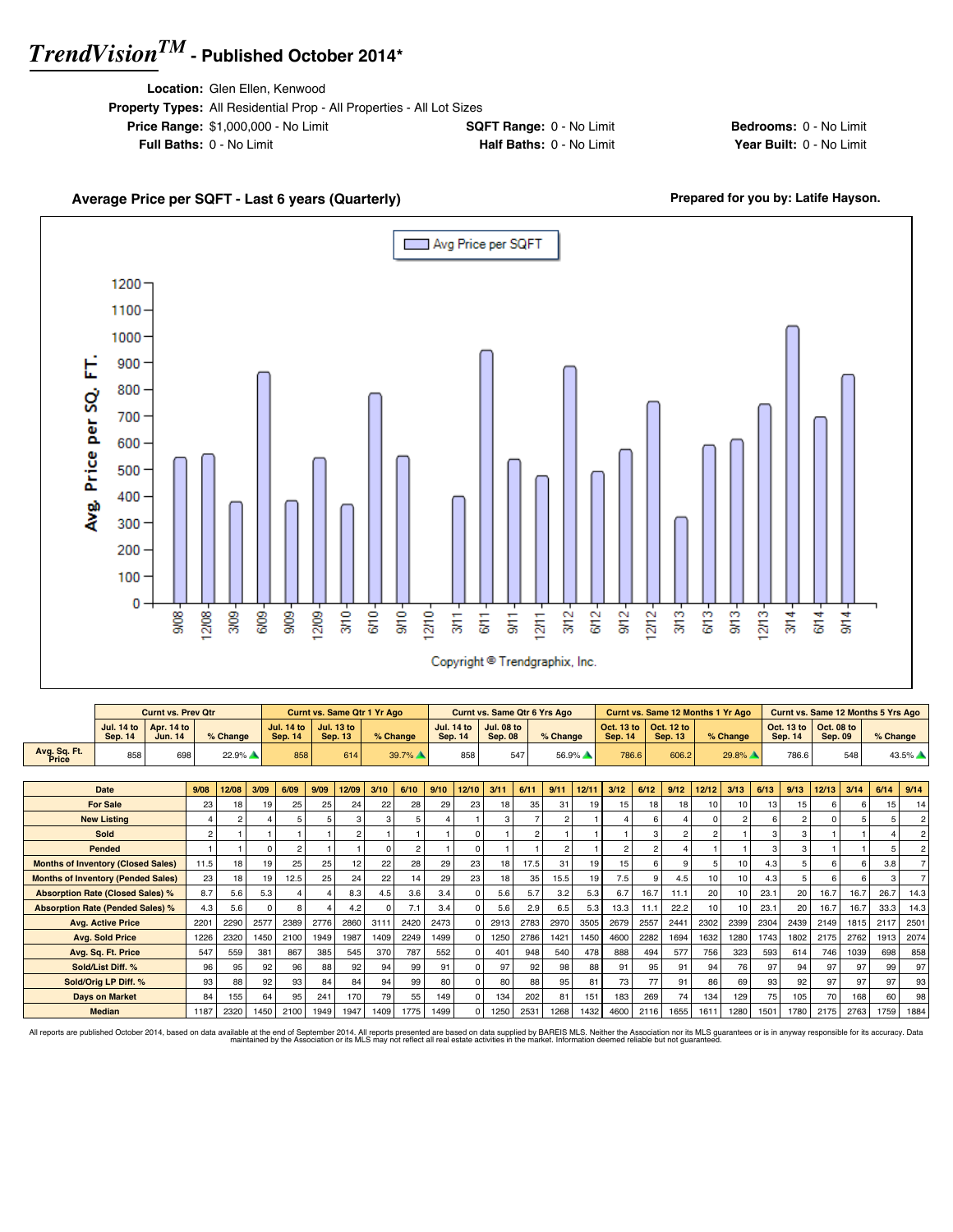**Location:** Glen Ellen, Kenwood

| <b>Property Types:</b> All Residential Prop - All Properties - All Lot Sizes |                                 |
|------------------------------------------------------------------------------|---------------------------------|
| <b>Price Range: \$1,000,000 - No Limit</b>                                   | <b>SQFT Range: 0 - No Limit</b> |
| <b>Full Baths: 0 - No Limit</b>                                              | <b>Half Baths: 0 - No Limit</b> |

**Bedrooms:** 0 - No Limit **Year Built: 0 - No Limit** 

### Avg Days On Market & SP/Orig LP % - Last 6 years (Quarterly) **Prepared for you by: Latife Hayson.**



|                           |                 | <b>Curnt vs. Prev Qtr</b>                        |                               |                 | <b>Curnt vs. Same Qtr 1 Yr Ago</b>                      |                     |         | <b>Curnt vs. Same Qtr 6 Yrs Ago</b>                     |            |                |                                                         | Curnt vs. Same 12 Months 1 Yr Ago |                                                                 |                | <b>Curnt vs. Same 12 Months 5 Yrs Ago</b> |
|---------------------------|-----------------|--------------------------------------------------|-------------------------------|-----------------|---------------------------------------------------------|---------------------|---------|---------------------------------------------------------|------------|----------------|---------------------------------------------------------|-----------------------------------|-----------------------------------------------------------------|----------------|-------------------------------------------|
|                           | Sep. 14         | Jul. 14 to $\vert$ Apr. 14 to $\vert$<br>Jun. 14 | % Change                      | <b>Sep. 14</b>  | Jul. 14 to $\vert$ Jul. 13 to $\vert$<br><b>Sep. 13</b> | % Change            | Sep. 14 | Jul. 14 to $\vert$ Jul. 08 to $\vert$<br><b>Sep. 08</b> | $%$ Change | <b>Sep. 14</b> | Oct. 13 to $\vert$ Oct. 12 to $\vert$<br><b>Sep. 13</b> | % Change                          | $\vert$ Oct. 13 to $\vert$ Oct. 08 to $\vert$<br><b>Sep. 14</b> | <b>Sep. 09</b> | $%$ Change                                |
| <b>Days on Market</b>     | 98              | 60                                               | 63.3%                         | 98 l            | 1051                                                    | $-6.7\%$            | 98      |                                                         | $16.7\%$   | 84             | 104                                                     | $-19.2\%$ $\blacktriangledown$    | 84                                                              | 139            | $-39.6\%$                                 |
| Sold/Oria LP<br>Diff. $%$ | 93 <sub>1</sub> | 97                                               | $-4.1\%$ $\blacktriangledown$ | 93 <sub>1</sub> | 92                                                      | $1.1\%$ $\triangle$ | 93      |                                                         | 0%         |                | 88                                                      | $9.1\%$ $\triangle$               | 96                                                              | 89             | $7.9\%$                                   |

| Date                                      | 9/08           | 12/08 | 3/09     | 6/09 | 9/09            | 12/09 | 3/10 | 6/10          | 9/10 | 12/10    | 3/11            | 6/11           | 9/11 | 12/11 | 3/12 | 6/12 | 9/12          | 12/12            | 3/13           | 6/13            | 9/13           | 12/13 | 3/14 | 6/14 | 9/14 |
|-------------------------------------------|----------------|-------|----------|------|-----------------|-------|------|---------------|------|----------|-----------------|----------------|------|-------|------|------|---------------|------------------|----------------|-----------------|----------------|-------|------|------|------|
| <b>For Sale</b>                           | 23             | 18    | 19       | 25   | 25              | 24    | 22   | 28            | 29   | 23       | 18 <sub>1</sub> | 35             | 31   | 19    | 15.  | 18   | 18            | 10 <sup>1</sup>  | 10             | 13 <sub>1</sub> | 15             |       |      | 15   | 14   |
| <b>New Listing</b>                        |                | 2     |          |      |                 |       | 3    |               |      |          | 3               |                |      |       |      |      |               |                  | $\mathfrak{p}$ |                 | $\mathfrak{p}$ |       |      |      |      |
| Sold                                      | $\overline{c}$ |       |          |      |                 |       |      |               |      | $\Omega$ |                 | $\overline{2}$ |      |       |      | 3    | $\mathcal{P}$ | $\overline{2}$   |                | 3               | 3              |       |      |      |      |
| Pended                                    |                |       | $\Omega$ |      |                 |       |      | $\mathcal{P}$ |      | $\Omega$ |                 |                |      |       |      | 2    |               |                  |                | з               | 3              |       |      |      |      |
| <b>Months of Inventory (Closed Sales)</b> | 11.5           | 18    | 19       | 25   | 25              | 12    | 22   | 28            | 29   | 23       | 18              | 17.5           | 31   | 19    | 15   |      | $\mathbf{q}$  |                  | 10             | 4.3             |                |       |      | 3.8  |      |
| <b>Months of Inventory (Pended Sales)</b> | 23             | 18    | 19       | 12.5 | 25 <sub>1</sub> | 24    | 22   | 14            | 29   | 23       | 18 <sub>1</sub> | 35             | 15.5 | 19    | 7.5  |      | 4.5           | 10               | 10             | 4.3             |                |       |      |      |      |
| <b>Absorption Rate (Closed Sales) %</b>   | 8.7            | 5.6   | 5.3      |      |                 | 8.3   | 4.5  | 3.6           | 3.4  | $\Omega$ | 5.6             | 5.7            | 3.2  | 5.3   | 6.7  | 16.7 | 11.1          | 20               | 10             | 23.1            | 20             | 16.7  | 16.7 | 26.7 | 14.3 |
| <b>Absorption Rate (Pended Sales) %</b>   | 4.3            | 5.6   | $\Omega$ |      |                 | 4.2   |      | 7.1           | 3.4  | $\Omega$ | 5.6             | 2.9            | 6.5  | 5.3   | 13.3 | 11.1 | 22.2          | 10 <sup>10</sup> | 10             | 23.1            | 20             | 16.7  | 16.7 | 33.3 | 14.3 |
| <b>Avg. Active Price</b>                  | 2201           | 2290  | 2577     | 2389 | 2776            | 2860  | 3111 | 2420          | 2473 | $\Omega$ | 2913            | 2783           | 2970 | 3505  | 2679 | 2557 | 2441          | 2302             | 2399           | 2304            | 2439           | 2149  | 1815 | 2117 | 2501 |
| <b>Avg. Sold Price</b>                    | 1226           | 2320  | 1450     | 2100 | 1949            | 1987  | 1409 | 2249          | 1499 | $\Omega$ | 1250            | 2786           | 1421 | 1450  | 4600 | 2282 | 1694          | 1632             | 1280           | 1743            | 1802           | 2175  | 2762 | 1913 | 2074 |
| Avg. Sq. Ft. Price                        | 547            | 559   | 381      | 867  | 385             | 545   | 370  | 787           | 552  | $\Omega$ | 401             | 948            | 540  | 478   | 888  | 494  | 577           | 756              | 323            | 593             | 614            | 746   | 1039 | 698  | 858  |
| Sold/List Diff. %                         | 96             | 95    | 92       | 96   | 88              | 92    | 94   | 99            | 91   | $\Omega$ | 97              | 92             | 98   | 88    | 91   | 95   | 91            | 94               | 76             | 97              | 94             | 97    | 97   | 99   | 97   |
| Sold/Orig LP Diff. %                      | 93             | 88    | 92       | 93   | 84              | 84    | 94   | 99            | 80   | 0        | 80              | 88             | 95   | 81    | 73   | 77   | 91            | 86               | 69             | 93              | 92             | 97    | 97   | 97   | 93   |
| <b>Days on Market</b>                     | 84             | 155   | 64       | 95   | 241             | 170   | 79   | 55            | 149  | $\Omega$ | 134             | 202            | 81   | 151   | 183  | 269  | 74            | 134              | 129            | 75              | 105            | 70    | 168  | 60   | 98   |
| <b>Median</b>                             | 1187           | 2320  | 1450     | 2100 | 1949            | 1947  | 1409 | 1775          | 1499 | $\Omega$ | 1250            | 2531           | 1268 | 1432  | 4600 | 2116 | 1655          | 1611             | 1280           | 1501            | 1780           | 2175  | 2763 | 1759 | 1884 |

All reports are published October 2014, based on data available at the end of September 2014. All reports presented are based on data avapplied by the Association or its MLS may not reflect all real estate activities in th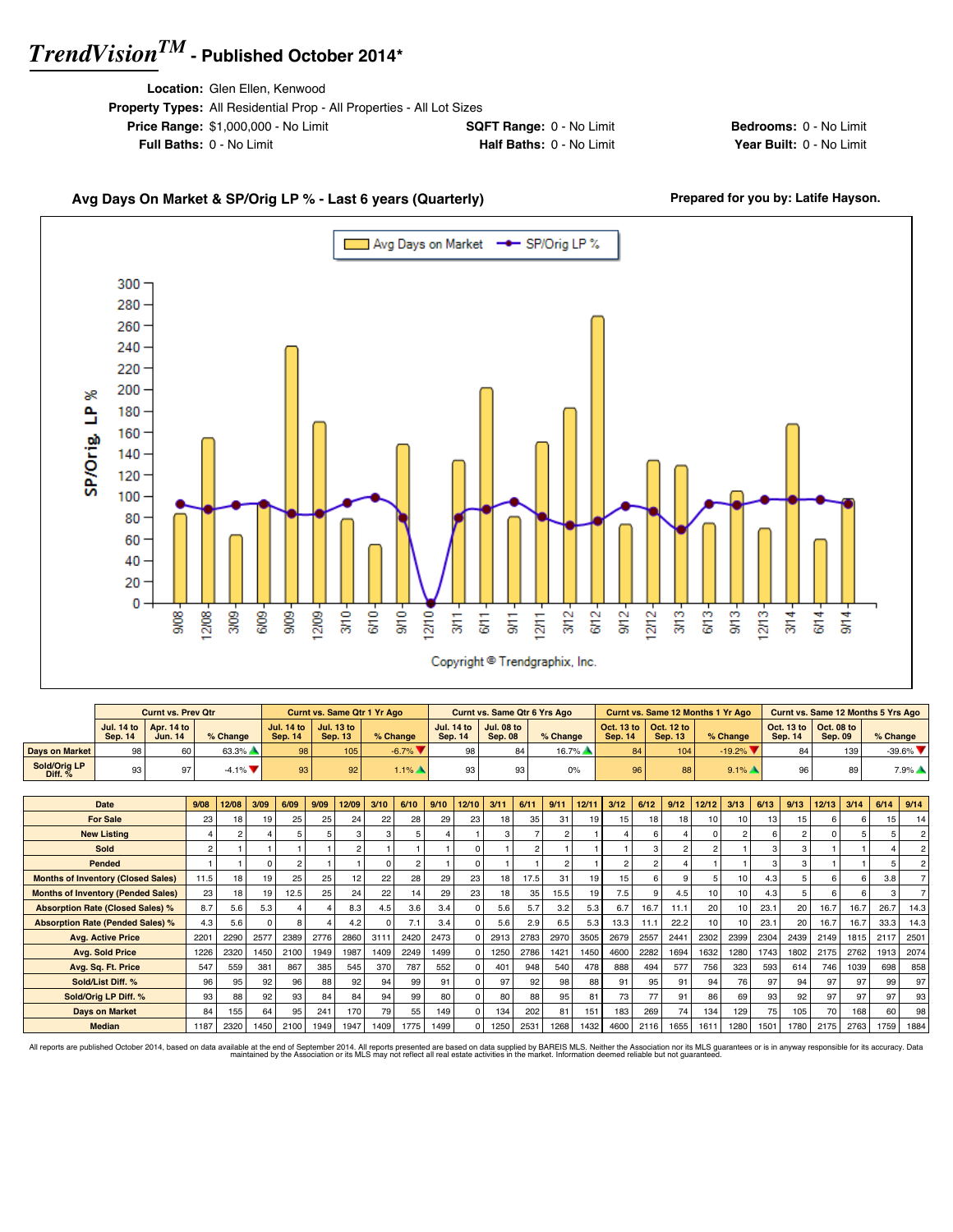**Location:** Glen Ellen, Kenwood

| <b>Property Types:</b> All Residential Prop - All Properties - All Lot Sizes |                                 |
|------------------------------------------------------------------------------|---------------------------------|
| <b>Price Range: \$1,000,000 - No Limit</b>                                   | <b>SQFT Range: 0 - No Limit</b> |
| <b>Full Baths: 0 - No Limit</b>                                              | Half Baths: 0 - No Limit        |

**Bedrooms:** 0 - No Limit **Year Built: 0 - No Limit** 

#### Average Price of For Sale and Sold - Last 6 years (Quarterly) **Prepared for you by: Latife Hayson.**



|                             |         | <b>Curnt vs. Prev Qtr</b>                               |                     |                | <b>Curnt vs. Same Qtr 1 Yr Ago</b>                      |                     |                | <b>Curnt vs. Same Qtr 6 Yrs Ago</b>         |          |                |                                             | Curnt vs. Same 12 Months 1 Yr Ago |                |                                                          | Curnt vs. Same 12 Months 5 Yrs Ago |
|-----------------------------|---------|---------------------------------------------------------|---------------------|----------------|---------------------------------------------------------|---------------------|----------------|---------------------------------------------|----------|----------------|---------------------------------------------|-----------------------------------|----------------|----------------------------------------------------------|------------------------------------|
|                             | Sep. 14 | Jul. 14 to $\vert$ Apr. 14 to $\vert$<br><b>Jun. 14</b> | % Change            | <b>Sep. 14</b> | Jul. 14 to $\vert$ Jul. 13 to $\vert$<br><b>Sep. 13</b> | % Change            | <b>Sep. 14</b> | Jul. 14 to   Jul. 08 to  <br><b>Sep. 08</b> | % Change | <b>Sep. 14</b> | Oct. 13 to   Oct. 12 to  <br><b>Sep. 13</b> | % Change                          | <b>Sep. 14</b> | $\vert$ Oct. 13 to $\vert$ Oct. 08 to $\vert$<br>Sep. 09 | $%$ Change                         |
| <b>Avg. Active</b><br>Price | 2501    | 2117                                                    | $18.1\%$            | 2501           | 2439                                                    | $2.5\%$ $\triangle$ | 2501           | $220 -$                                     | $13.6\%$ | 2209           | 2366                                        | $-6.6\%$ $\blacktriangledown$     | 2209           | 2521                                                     | $-12.4\%$ $\blacktriangledown$     |
| Avg. Sold Price             | 2074    | 1913                                                    | $8.4\%$ $\triangle$ | 2074           | 1802                                                    | $15.1\%$            | 2074           | 1226                                        | 69.2%    | 2092           | 1687                                        | $24\%$ $\triangle$                | 2092           | 1955                                                     | 7%                                 |

| <b>Date</b>                               | 9/08            | 12/08           | 3/09            | 6/09 | 9/09 | 12/09 | 3/10     | 6/10 | 9/10 | 12/10    | 3/11            | 6/11 | 9/11 | 12/11 | 3/12 | 6/12 | 9/12            | 12/12           | 3/13 | 6/13 | 9/13 | 12/13 | 3/14 | 6/14 | 9/14            |
|-------------------------------------------|-----------------|-----------------|-----------------|------|------|-------|----------|------|------|----------|-----------------|------|------|-------|------|------|-----------------|-----------------|------|------|------|-------|------|------|-----------------|
| <b>For Sale</b>                           | 23 <sub>1</sub> | 18              | 19              | 25   | 25   | 24    | 22       | 28   | 29   | 23       | 18              | 35   | 31   | 19    | 15.  | 18   | 18 <sub>1</sub> | 10              | 10   | 13   | 15   |       |      | 15   | 14              |
| <b>New Listing</b>                        |                 |                 |                 |      |      |       | з        |      |      |          | 3               |      |      |       |      |      |                 |                 | 2    | ĥ    | 2    |       |      |      | 2 <sup>1</sup>  |
| Sold                                      | $\overline{2}$  |                 |                 |      |      |       |          |      |      |          |                 |      |      |       |      |      |                 |                 |      |      | 3    |       |      |      | 2 <sup>1</sup>  |
| Pended                                    |                 |                 |                 |      |      |       | $\Omega$ |      |      |          |                 |      |      |       |      |      |                 |                 |      |      | 3    |       |      |      | 2 <sup>1</sup>  |
| <b>Months of Inventory (Closed Sales)</b> | 11.5            | 18 <sub>1</sub> | 19              | 25   | 25   | 12    | 22       | 28   | 29   | 23       | 18              | 17.5 | 31   | 19    | 15   | ĥ    | $\mathbf{q}$    |                 | 10   | 4.3  |      |       |      | 3.8  |                 |
| <b>Months of Inventory (Pended Sales)</b> | 23              | 18              | 19              | 12.5 | 25   | 24    | 22       | 14   | 29   | 23       | 18 <sub>1</sub> | 35   | 15.5 | 19    | 7.5  |      | 4.5             | 10 <sup>1</sup> | 10   | 4.3  |      |       |      |      |                 |
| <b>Absorption Rate (Closed Sales) %</b>   | 8.7             | 5.6             | 5.3             |      |      | 8.3   | 4.5      | 3.6  | 3.4  | $\Omega$ | 5.6             | 5.7  | 3.2  | 5.3   | 6.7  | 16.7 | 11.1            | 20              | 10   | 23.1 | 20   | 16.7  | 16.7 | 26.7 | 14.3            |
| <b>Absorption Rate (Pended Sales) %</b>   | 4.3             | 5.6             |                 |      |      | 4.2   | $\Omega$ | 7.1  | 3.4  | ŋ        | 5.6             | 2.9  | 6.5  | 5.3   | 13.3 | 11.1 | 22.2            | 10 <sup>1</sup> | 10   | 23.1 | 20   | 16.7  | 16.7 | 33.3 | 14.3            |
| <b>Avg. Active Price</b>                  | 2201            | 2290            | 2577            | 2389 | 2776 | 2860  | 3111     | 2420 | 2473 |          | 2913            | 2783 | 2970 | 3505  | 2679 | 2557 | 2441            | 2302            | 2399 | 2304 | 2439 | 2149  | 1815 | 2117 | 2501            |
| <b>Avg. Sold Price</b>                    | 1226            | 2320            | 1450            | 2100 | 1949 | 1987  | 1409     | 2249 | 1499 |          | 1250            | 2786 | 1421 | 1450  | 4600 | 2282 | 1694            | 1632            | 1280 | 1743 | 1802 | 2175  | 2762 | 1913 | 2074            |
| Avg. Sq. Ft. Price                        | 547             | 559             | 381             | 867  | 385  | 545   | 370      | 787  | 552  | ŋ        | 401             | 948  | 540  | 478   | 888  | 494  | 577             | 756             | 323  | 593  | 614  | 746   | 1039 | 698  | 858             |
| Sold/List Diff. %                         | 96              | 95              | 92 <sub>1</sub> | 96   | 88   | 92    | 94       | 99   | 91   |          | 97              | 92   | 98   | 88    | 91   | 95   | 91              | 94              | 76   | 97   | 94   | 97    | 97   | 99   | 97 <sup>1</sup> |
| Sold/Orig LP Diff. %                      | 93              | 88              | 92              | 93   | 84   | 84    | 94       | 99   | 80   |          | 80              | 88   | 95   | 81    | 73   | 77   | 91              | 86              | 69   | 93   | 92   | 97    | 97   | 97   | 93              |
| <b>Days on Market</b>                     | 84              | 155             | 64              | 95   | 241  | 170   | 79       | 55   | 149  | 0        | 134             | 202  | 81   | 151   | 183  | 269  | 74              | 134             | 129  | 75   | 105  | 70    | 168  | 60   | 98              |
| <b>Median</b>                             | 1187            | 2320            | 1450            | 2100 | 1949 | 1947  | 1409     | 1775 | 1499 |          | 1250            | 2531 | 1268 | 1432  | 4600 | 2116 | 1655            | 1611            | 1280 | 1501 | 1780 | 2175  | 2763 | 1759 | 1884            |

All reports are published October 2014, based on data available at the end of September 2014. All reports presented are based on data avapplied by the Association or its MLS may not reflect all real estate activities in th